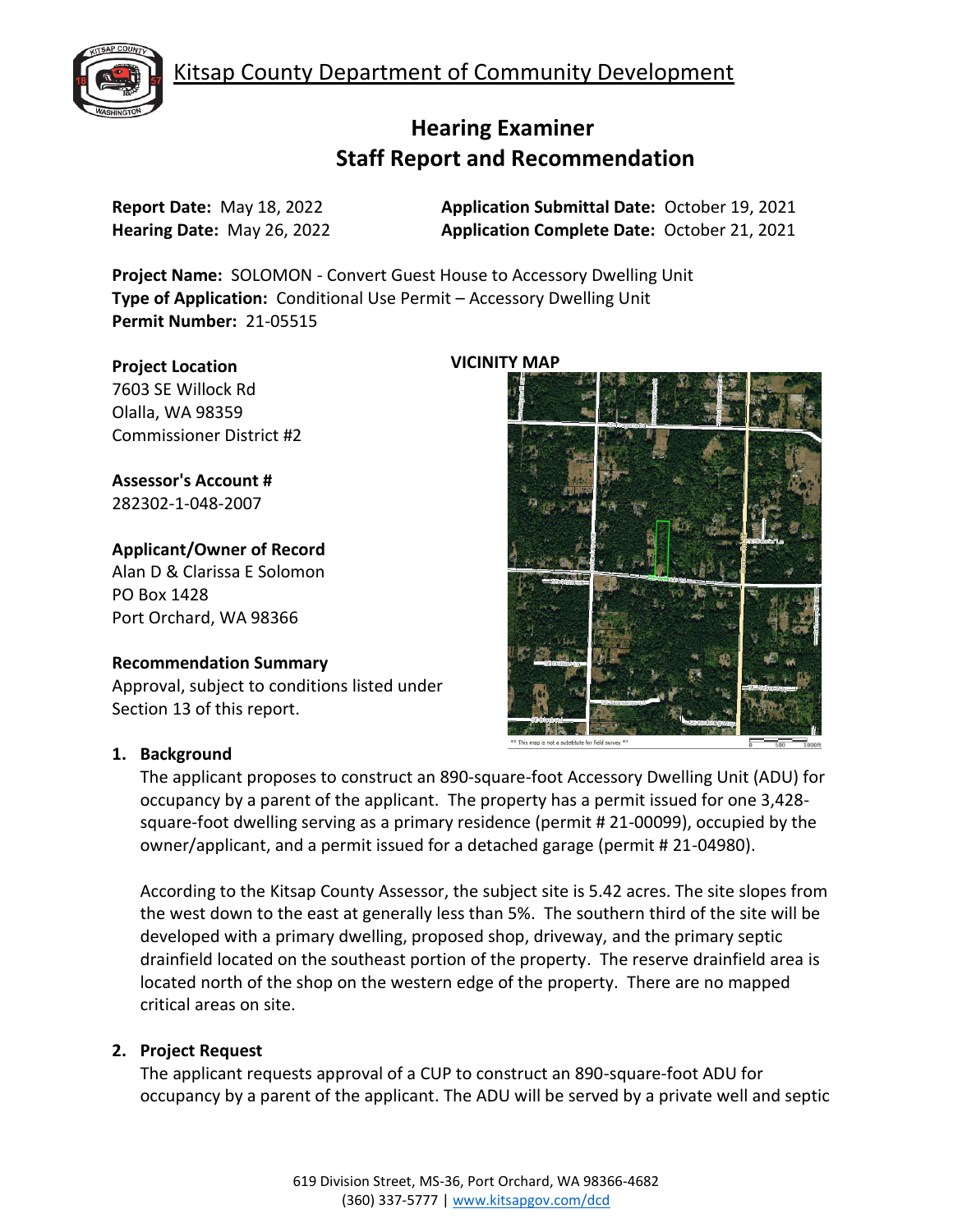system. The ADU meets all applicable provisions applying to special uses per KCC section 17.410.060 as well as criteria for CUP approval per KCC section 17.550.030.A.

## **3. SEPA (State Environmental Policy Act)**

The State Environmental Policy Act (SEPA), found in Chapter 43.21C RCW (Revised Code of Washington), is a state law that requires the County to conduct an environmental impact review of any action that might have a significant, adverse impact on the environment. The review includes the completion of an Environmental Checklist by the applicant and a review of that checklist by the County. If it is determined that there will be environmental impacts, conditions are imposed upon the applicant to mitigate those impacts below the threshold of a substantial environmental impact. If the impacts cannot be mitigated, an Environmental Impact Statement (EIS) must be prepared. The decision following environmental review, which may result in a Determination of Non-Significance (DNS), Mitigated DNS, or the necessity for an EIS is called a threshold determination. A separate notice of the threshold determination is given by the County. If it is not appealed, it becomes part of the hearing record as it was issued, since it cannot be changed by the Hearing Examiner.

Pursuant to WAC 197-11-355, the Department of Community Development (DCD) used an optional DNS process for this project. The SEPA comment period previously occurred concurrent with the Notice of Application dated April 4, 2022 (see exhibit 8). The Department of Community Development issued a Determination of Non-Significance (DNS) on May 11, 2022 (see exhibit 16).

The SEPA appeal period expired May 25, 2021. No appeals were filed; therefore, the SEPA determination is final.

## **4. Physical Characteristics**

According to the Kitsap County Assessor, the subject site is 5.42 acres. The site slopes from the west down to the east at generally less than 5%. The southern third of the site will be developed with a primary dwelling, proposed shop, driveway, and the primary septic drainfield located on the southeast portion of the property. The reserve drainfield area is located north of the shop on the western edge of the property. There are no mapped critical areas on site.

| Comprehensive Plan:<br><b>Rural Residential</b><br>Zone:<br><b>Rural Residential</b> | Standard                | Proposed             |  |
|--------------------------------------------------------------------------------------|-------------------------|----------------------|--|
| <b>Minimum Density</b>                                                               | N/A                     | 1 dwelling unit/5.42 |  |
| <b>Maximum Density</b>                                                               | 1 dwelling unit/5 acres | acres                |  |
| Minimum Lot Size                                                                     | 5 acres                 | 5.42 acres, existing |  |
| Maximum Lot Size                                                                     | N/A                     | 5.42 acres, existing |  |

| Table 1 - Comprehensive Plan Designation and Zoning |  |
|-----------------------------------------------------|--|
|-----------------------------------------------------|--|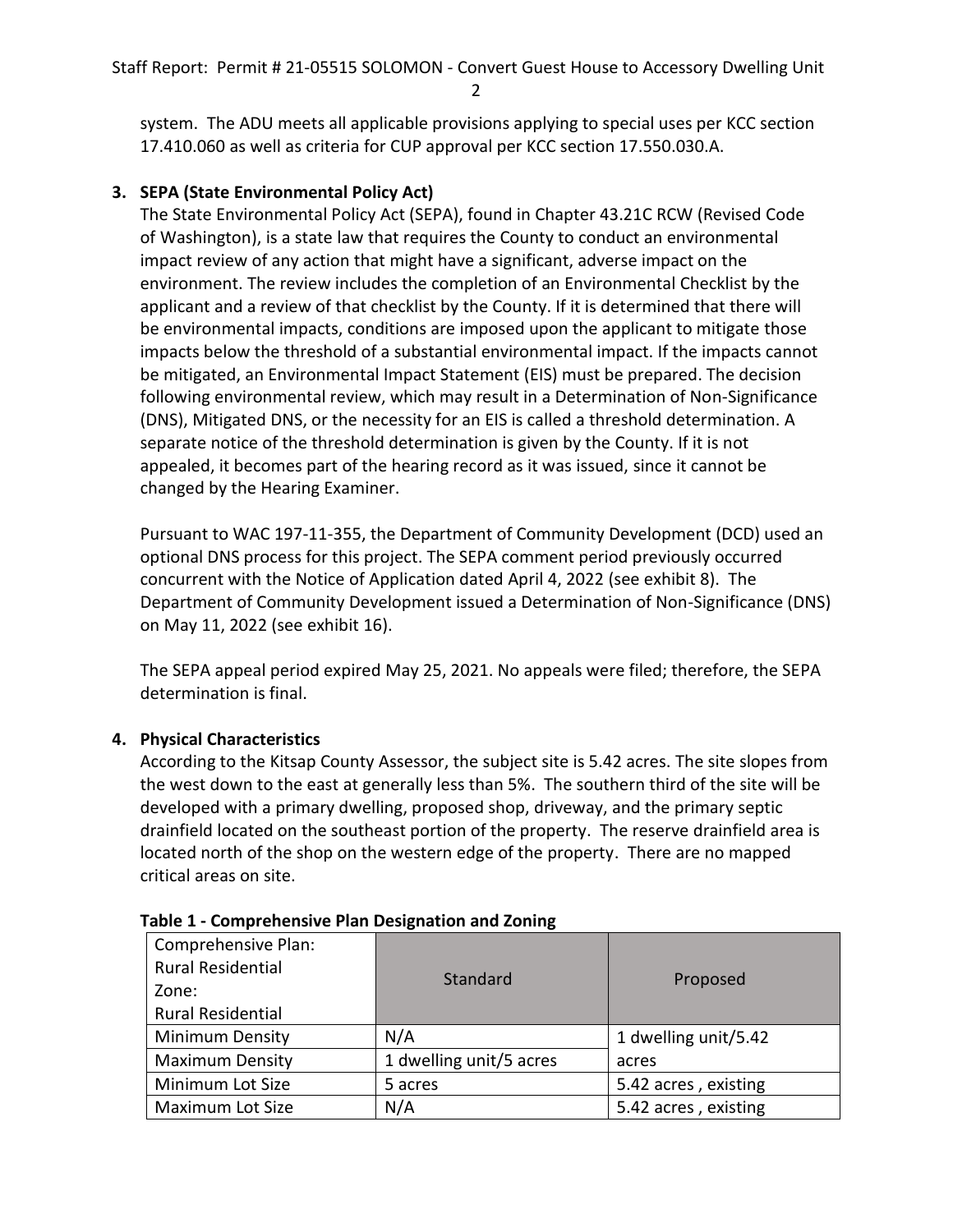3

| Minimum Lot Width    | 140 feet | 224 feet, existing  |  |
|----------------------|----------|---------------------|--|
| Minimum Lot Depth    | 140 feet | 971 feet, existing  |  |
| Maximum Height       | 35 feet  | One-story, <35 feet |  |
| Maximum Impervious   | N/A      | N/A                 |  |
| Surface Coverage     |          |                     |  |
| Maximum Lot Coverage | N/A      | N/A                 |  |

Applicable footnotes:

|               | Standard                                             | Proposed             |
|---------------|------------------------------------------------------|----------------------|
| Front (South) | 50 feet                                              | 50 feet              |
| Side (West)   | 20 feet; 5 feet for<br>20 feet; 5 feet for accessory |                      |
|               | structures                                           | accessory structures |
| Side (East)   | 20 feet; 5 feet for accessory                        | 20 feet; 5 feet for  |
|               | structures                                           | accessory structures |
| Rear (North)  | 20 feet; 5 feet for accessory                        | 20 feet; 5 feet for  |
|               | structures                                           | accessory structures |

## **Table 3 - Surrounding Land Use and Zoning**

| Surrounding | Land Use                | Zoning                        |
|-------------|-------------------------|-------------------------------|
| Property    |                         |                               |
| North       | Single-family residence | <b>Rural Residential (RR)</b> |
| South       | Single-family residence | <b>Rural Residential (RR)</b> |
| East        | Single-family residence | <b>Rural Residential (RR)</b> |
| West        | Single-family residence | <b>Rural Residential (RR)</b> |

## **Table 4 - Public Utilities and Services**

|        | Provider                          |  |
|--------|-----------------------------------|--|
| Water  | Private Well                      |  |
| Power  | <b>Puget Sound Energy</b>         |  |
| Sewer  | Private Septic System             |  |
| Police | <b>Kitsap County Sheriff</b>      |  |
| Fire   | South Kitsap Fire & Rescue        |  |
| School | South Kitsap School District #402 |  |

## **5. Access**

Southeast Willock Road, a County-maintained road, provides direct access to the project site.

## **6. Site Design**

See attached site plan. The front setback is established based on legal access to the parcel from Southeast Willock Road to the south. The ADU meets the zoning district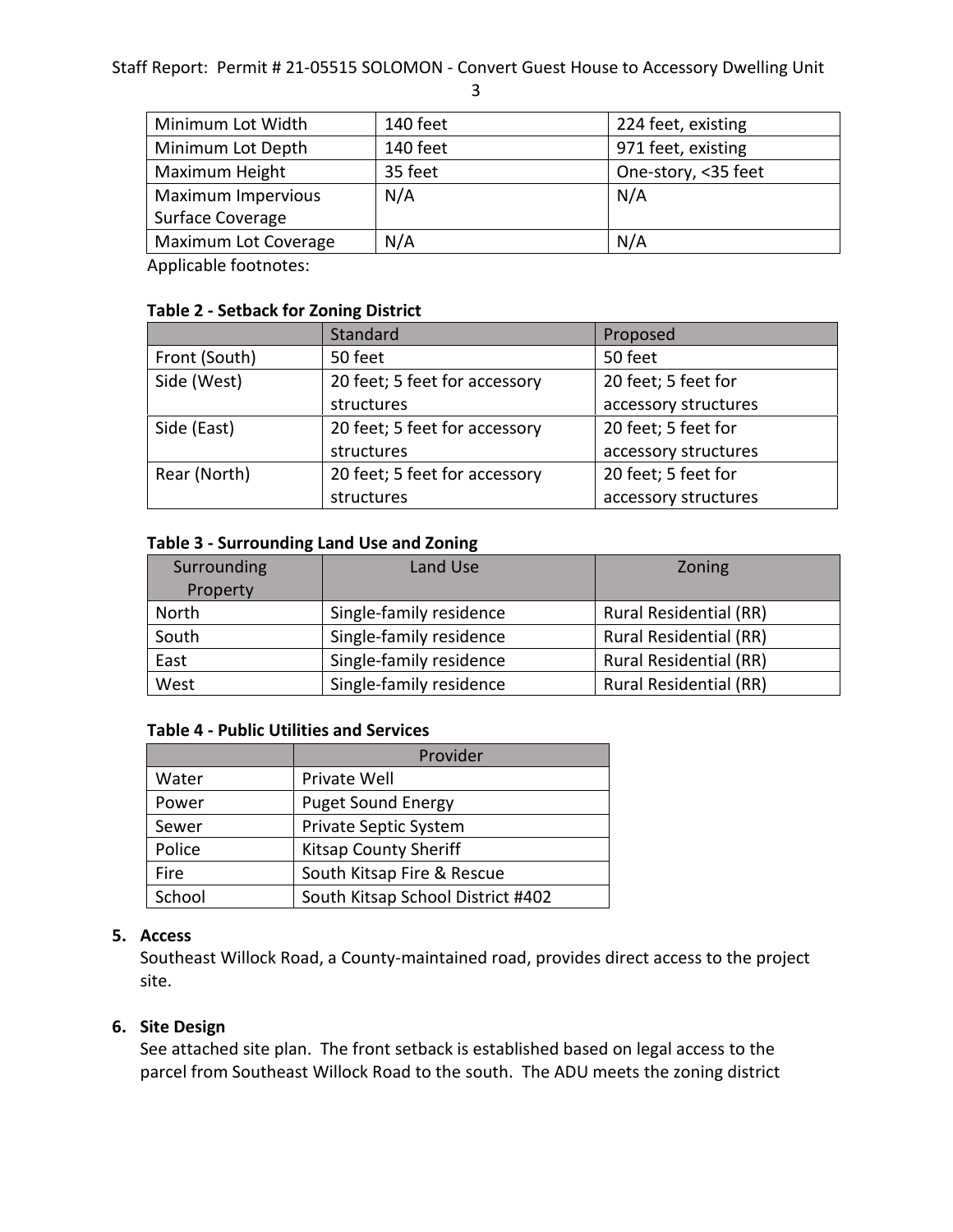setback criteria shown in Table 2 - Setback for zoning district. The site plan indicates landscaping on the edges of some parking and drive aisles for stormwater purposes.

## **7. Policies and Regulations Applicable to the Subject Proposal**

The Growth Management Act of the State of Washington, RCW 36.70A, requires that the County adopt a Comprehensive Plan, and then implement that plan by adopting development regulations. The development regulations must be consistent with the Comprehensive Plan. The Comprehensive Plan process includes public involvement as required by law, so that those who are impacted by development regulations have an opportunity to help shape the Comprehensive Plan which is then used to prepare development regulations.

Kitsap County Comprehensive Plan, adopted June 30, 2016, amended in 2018, and amended in 2020.

The following Comprehensive Plan goals and policies are most relevant to this application:

## *Land Use Goals and Policies*

#### *Land Use Policy 50*

*Limit the designed rural area to low residential densities that can be sustained by minimal infrastructure improvements, cause minimal environmental degradation, and that will not cumulatively create the future necessity or expectation of urban levels of service.* 

#### *Land Use Policy 51*

*Permit residential uses in rural areas consistent with the planned rural character of the surrounding area.* 

#### *Land Use Policy 53*

*Outside of the Type III Limited Area of More Intensive Rural Development (LAMIRD), limit development only to that which serves rural residential or resource needs and does not draw population from Urban Growth Areas. This policy is implemented through Comprehensive Plan Land Use designation, zoning designation, and zoning code provisions.* 

*Housing, Human Services Goals and Policies*

*Housing, Human Services Policy 5 Use regulatory strategies to incentivize and provide flexibility for development of affordable and special needs housing.* 

*Housing, Human Services Policy 7*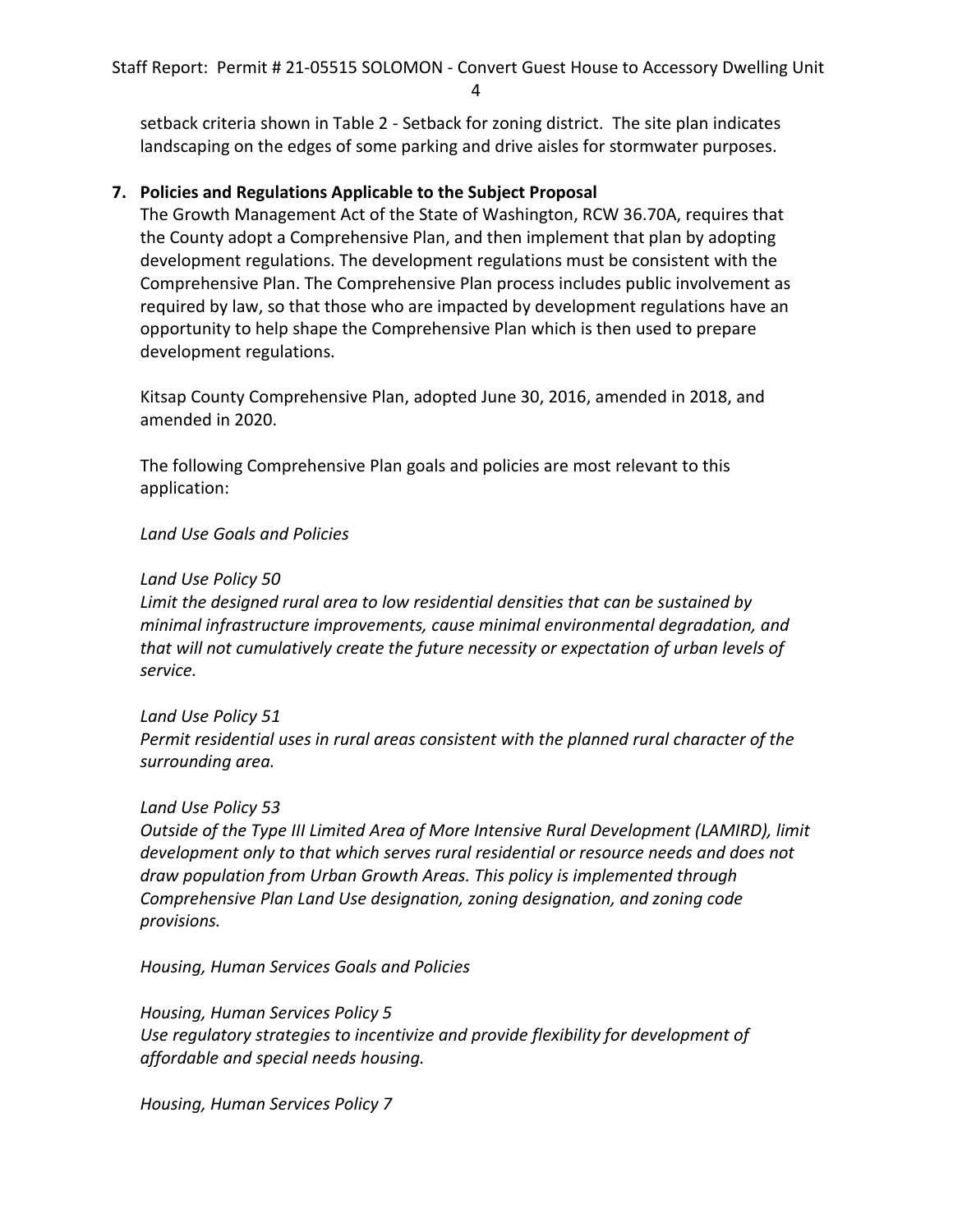5

*Adopt regulatory changes to allow non-traditional housing types.* 

*Housing, Human Services Policy 11*

*Promote fair housing to ensure that all residents of Kitsap County have an equal and fair opportunity to obtain safe and sanitary housing suitable to their needs and financial resources, regardless of race, religion, gender, sexual orientation, age, national origin, family status, income, disability, or other protected class.* 

*Housing, Human Services Policy 12 Identify and remove regulatory barriers and limits access to or the provision of a diverse affordable housing supply.* 

*Housing, Human Services Policy 13 Identify and remove impediments to creating housing for harder to house populations.*

*Housing, Human Services Policy 14 Disperse affordable housing opportunities throughout the County.*

The County's development regulations are contained within the Kitsap County Code. The following development regulations are most relevant to this application:

| Code Reference | Subject                                                |
|----------------|--------------------------------------------------------|
| Title 12       | <b>Storm Water Drainage</b>                            |
| Title 13       | Water and Sewers                                       |
| Title 14       | <b>Buildings and Construction</b>                      |
| Title 17       | Zoning                                                 |
| Chapter 18.04  | State Environmental Policy Act (SEPA)                  |
| Chapter 20.04  | <b>Transportation Facilities Concurrency Ordinance</b> |
| Chapter 21.04  | Land Use and Development Procedures                    |

## **8. Documents Consulted in the Analysis**

A complete index of exhibits is located in the project file. To date, the index to the record consists of exhibits 1-20.

| Exhibit #      | Document                          | Dated           | Date<br>Received |
|----------------|-----------------------------------|-----------------|------------------|
|                | <b>STAFF REPORT</b>               | 5/19/2022       |                  |
| $\overline{2}$ | <b>SFR Floor Plan</b>             | <b>Nov 2020</b> | 10/21/2021       |
| 3              | <b>Permit Questionnaire</b>       | 10/19/2021      | 10/21/2021       |
| 4              | <b>Stormwater Waiver</b>          |                 | 10/21/2021       |
| 5              | <b>Water Provisions Waiver</b>    |                 | 10/21/2021       |
| 6              | Septic Design                     | 9/2/2021        | 10/21/2021       |
|                | <b>Conditional Use Memorandum</b> | 12/29/2021      |                  |
| 8              | Notice of Application             | 4/4/2022        |                  |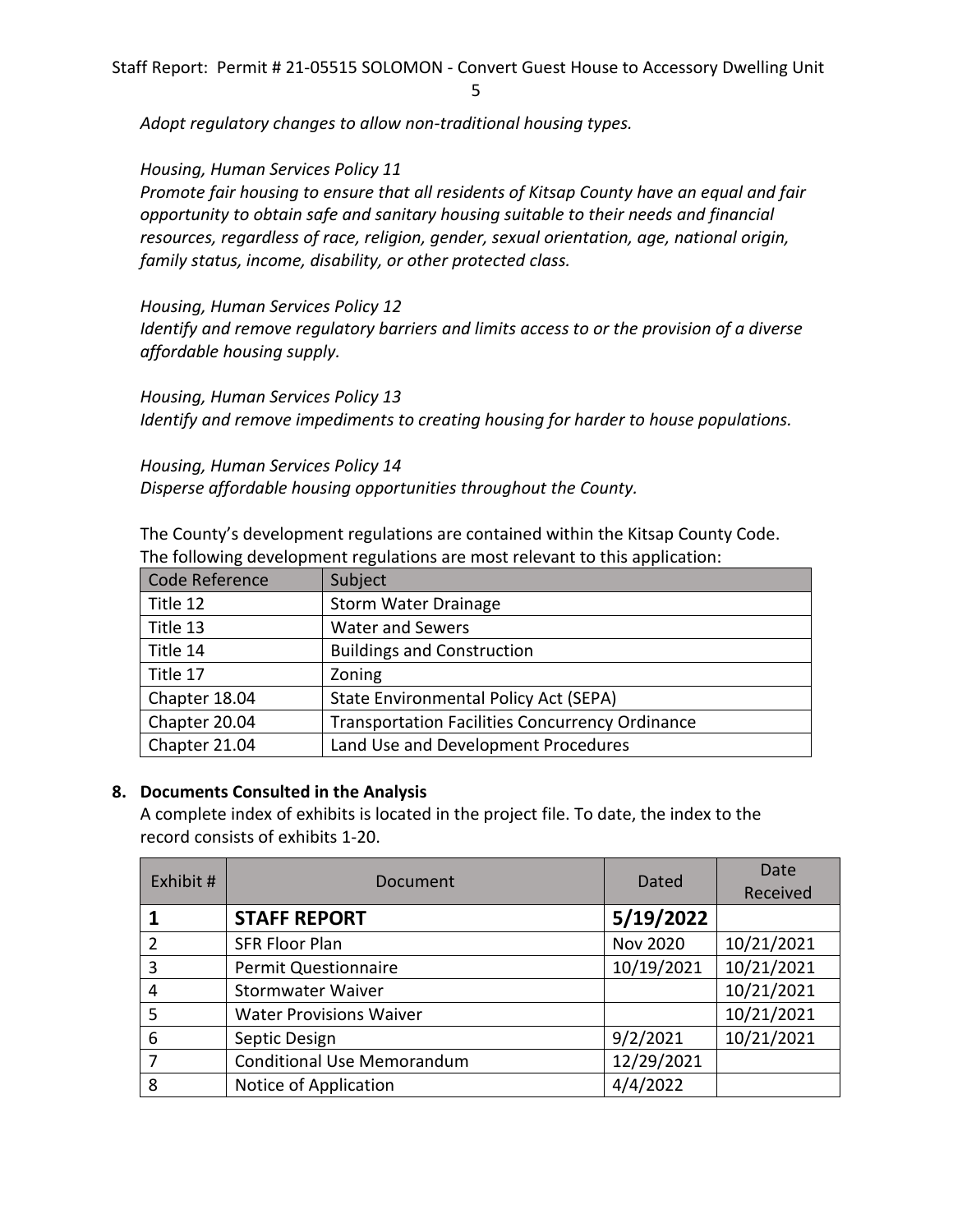| ×<br>٠           |  |
|------------------|--|
| .,               |  |
| š<br>٠<br>×<br>٩ |  |

| 9  | Project Narrative and Permit Questionnaire -<br><b>Conditional Use Permit (Information Request</b> | 4/8/2022   | 4/12/2022 |
|----|----------------------------------------------------------------------------------------------------|------------|-----------|
|    | Letter)                                                                                            |            |           |
| 10 | <b>ADU Elevation</b>                                                                               |            | 4/12/2022 |
| 11 | <b>SFR Photos</b>                                                                                  |            | 4/12/2022 |
| 12 | <b>SEPA Environmental Checklist</b>                                                                | 1/12/2022  | 4/12/2022 |
| 13 | Site Plan - Updated                                                                                | 4/11/2022  | 4/27/2022 |
| 14 | ADU Plans - Updated                                                                                |            | 4/27/2022 |
| 15 | <b>Health Approval Letter</b>                                                                      | 04/21/2022 | 5/3/2022  |
| 16 | SEPA Determination of Non-Significance (DNS)                                                       | 5/11/2022  |           |
| 17 | Notice of Public Hearing                                                                           | 5/11/2022  |           |
| 18 | <b>Certification of Public Notice</b>                                                              | 5/16/2022  |           |
| 19 | <b>Staff Presentation</b>                                                                          |            |           |
| 20 | Hearing Sign In                                                                                    |            |           |

## **9. Public Outreach and Comments**

A Notice of Application (Exhibit 8) was distributed pursuant to Title 21 land use and development procedures, which provided recipients with project information and an opportunity for public comment. The Department did not receive comments.

#### **10. Analysis**

#### **a. Planning/Zoning**

Per KCC section 17.410.060.B.3, in order to encourage the provision of affordable and independent housing for a variety of households, an ADU may be located in residential zones, subject to the following criteria. Staff comments are provided below (*italicized*):

- a. An ADU shall be allowed as a permitted use in those areas contained within an urban growth boundary; *Staff Comment: The subject property is not located within an UGA.*
- b. An ADU shall be subject to a CUP in those areas outside an urban growth boundary; *Staff Comment: The subject property is located outside of an UGA. This application is a CUP for an ADU.*
- c. Only one ADU shall be allowed per lot; *Staff Comment: This application proposes only one ADU. There are no other ADUs present or proposed.*
- d. Owner of the property must reside in either the primary residence or the ADU. *Staff Comment: The owner will reside in the proposed single-family residence.*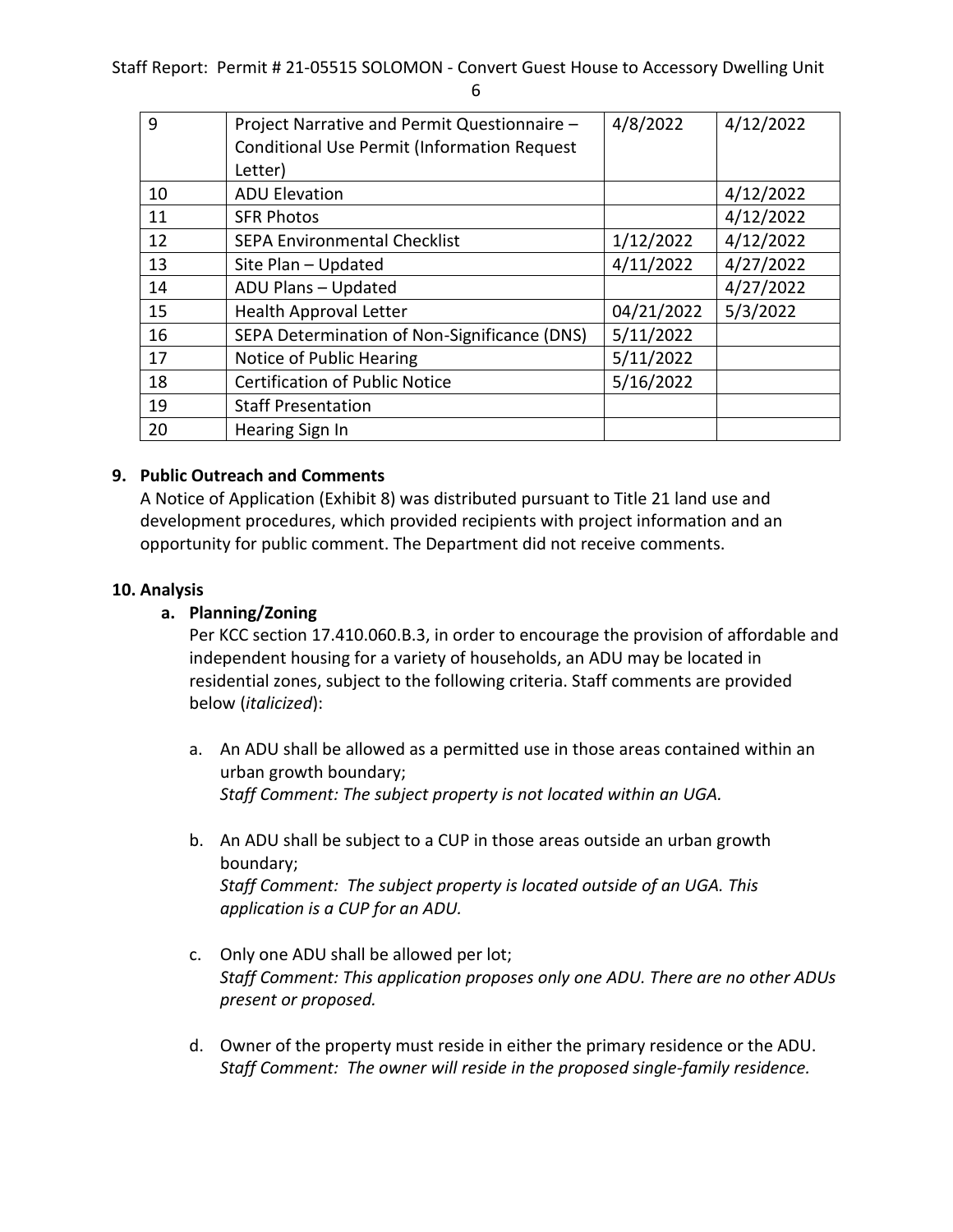- 7
- e. The ADU shall not exceed fifty percent of the square footage of the habitable area of primary residence or nine hundred square feet, whichever is smaller. Dimensions are determined by exterior measurements. *Staff Comment: The proposed ADU is 890 square feet. The proposed residence is 3,428 square feet. Fifty percent of 3,428 square feet is 1,714 square feet; therefore, the ADU is limited to 900 square feet (the smaller value).*
- f. The ADU shall be located within one hundred fifty feet of the primary residence or shall be the conversion of an existing detached structure (i.e., garage). *Staff Comment: The proposed single-family residence and the proposed ADU are less than 50 feet apart, satisfying this requirement.*
- g. The ADU shall be designed to maintain the appearance of the primary residence. *Staff Comment: The single-family residence and the ADU are similar in appearance (Exhibit 10, Exhibit 11). The structure, and siding match the aesthetic of the existing house and garage.*
- h. All setback requirements for the zone in which the ADU is located shall apply; *Staff Comment: All setbacks required by the Rural Residential zone are met for the proposed ADU. Please see Table 2 – Setback for Zoning District.*
- i. The ADU shall meet the applicable health district standards for water and sewage disposal; *Staff Comment: The Kitsap County Health District reviewed and approved the ADU (Exhibit 15).*
- j. No mobile homes or recreational vehicles shall be allowed as an ADU; *Staff Comment: There are no mobile homes or recreational vehicles present on the subject property or proposed in this application.*
- k. An ADU shall use the same side street entrance as the primary residence and shall provide additional off-street parking; and *Staff Comment: The submitted site plan (Exhibit 13) shows the proposed ADU will use the existing driveway utilized by the single-family residence. The driveway will provide an additional off-street parking space.*
- l. An ADU is not permitted on the same lot where an accessory living quarters exists. *Staff Comment: There are no existing nor proposed accessory living quarters. Please see the single-family residence floor plan (Exhibit 2).*

## **b. Lighting**

Lighting was not analyzed as part of this proposal.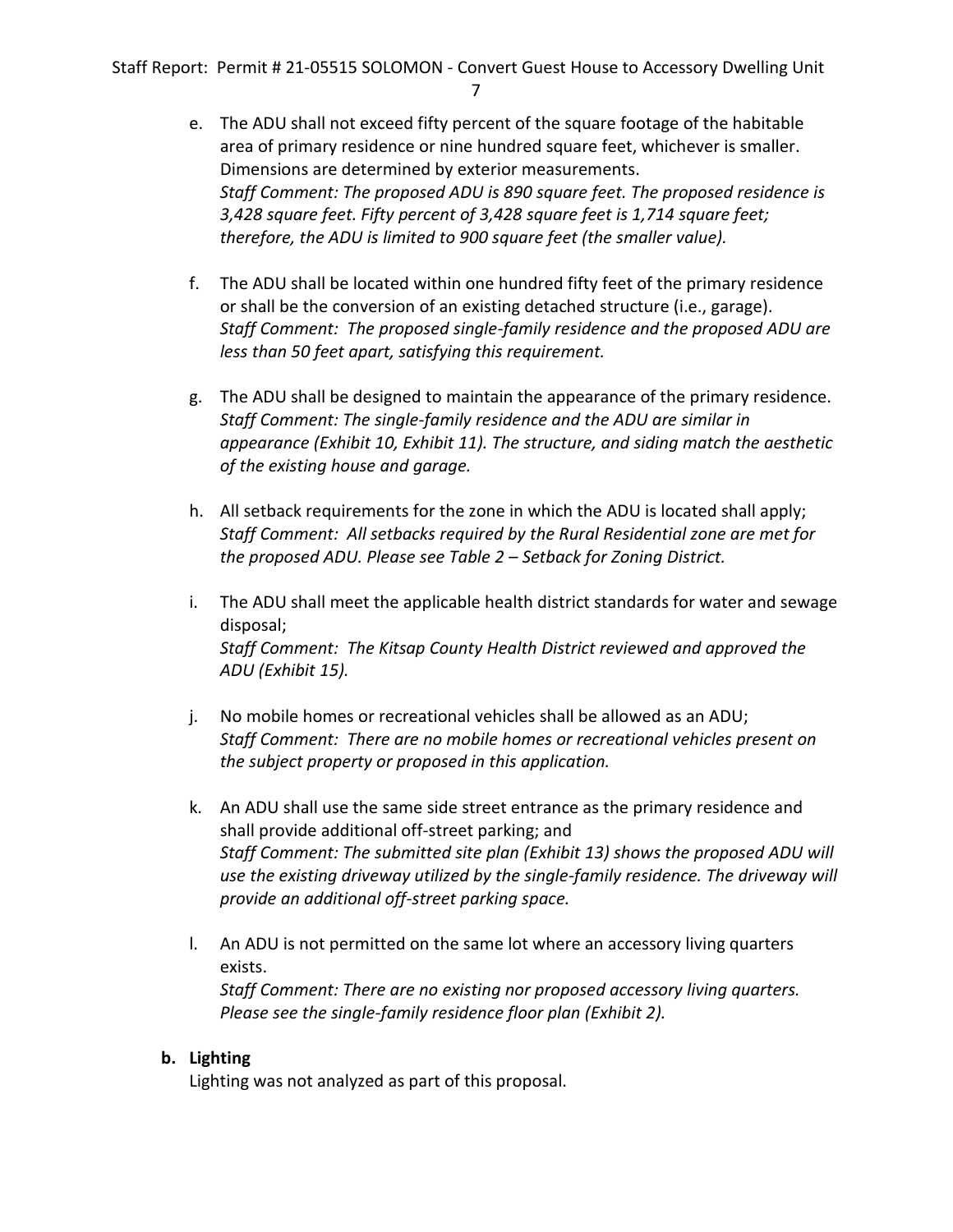8

#### **c. Off-Street Parking**

The proposal includes one additional parking space for the ADU.

#### **Table 5 - Parking Table**

| Use Identified in | Standard           | <b>Required Spaces</b> | Proposed        |
|-------------------|--------------------|------------------------|-----------------|
| 17.490.030        |                    |                        | Spaces/Existing |
|                   |                    |                        | Spaces          |
| Single-Family     | 1 additional space |                        |                 |
| (attached or      | for accessory      |                        |                 |
| detached)         | dwelling units.    |                        |                 |
| Total             |                    |                        |                 |

#### **d. Signage**

No signage is proposed or required.

#### **e. Landscaping**

Per KCC 17.500.010, single-family lots are exempt from landscaping requirements.

|                     | Required  | Proposed  |
|---------------------|-----------|-----------|
| Required            | <b>NA</b> | <b>NA</b> |
| Landscaping         |           |           |
| (Sq. Ft.)           |           |           |
| 15% of Site         |           |           |
| Required            | <b>NA</b> | <b>NA</b> |
| Buffer(s)           |           |           |
| North               | <b>NA</b> | <b>NA</b> |
| South               | <b>NA</b> | <b>NA</b> |
| East                | <b>NA</b> | <b>NA</b> |
| West                | <b>NA</b> | <b>NA</b> |
| <b>Street Trees</b> | <b>NA</b> | <b>NA</b> |

#### **Table 6 - Landscaping Table**

#### **f. Frontage Improvements**

Not applicable; there are no frontage improvement requirements for an ADU. However, there are access requirements that limit access to one road approach off a County road. This is addressed below under the access heading.

#### **g. Design Districts/Requirements**

Not applicable; the subject property is not located within a design district.

#### **h. Development Engineering/Stormwater**

Development Services and Engineering reviewed the land use proposal and finds the concept supportable in its approach to civil site development. Development Services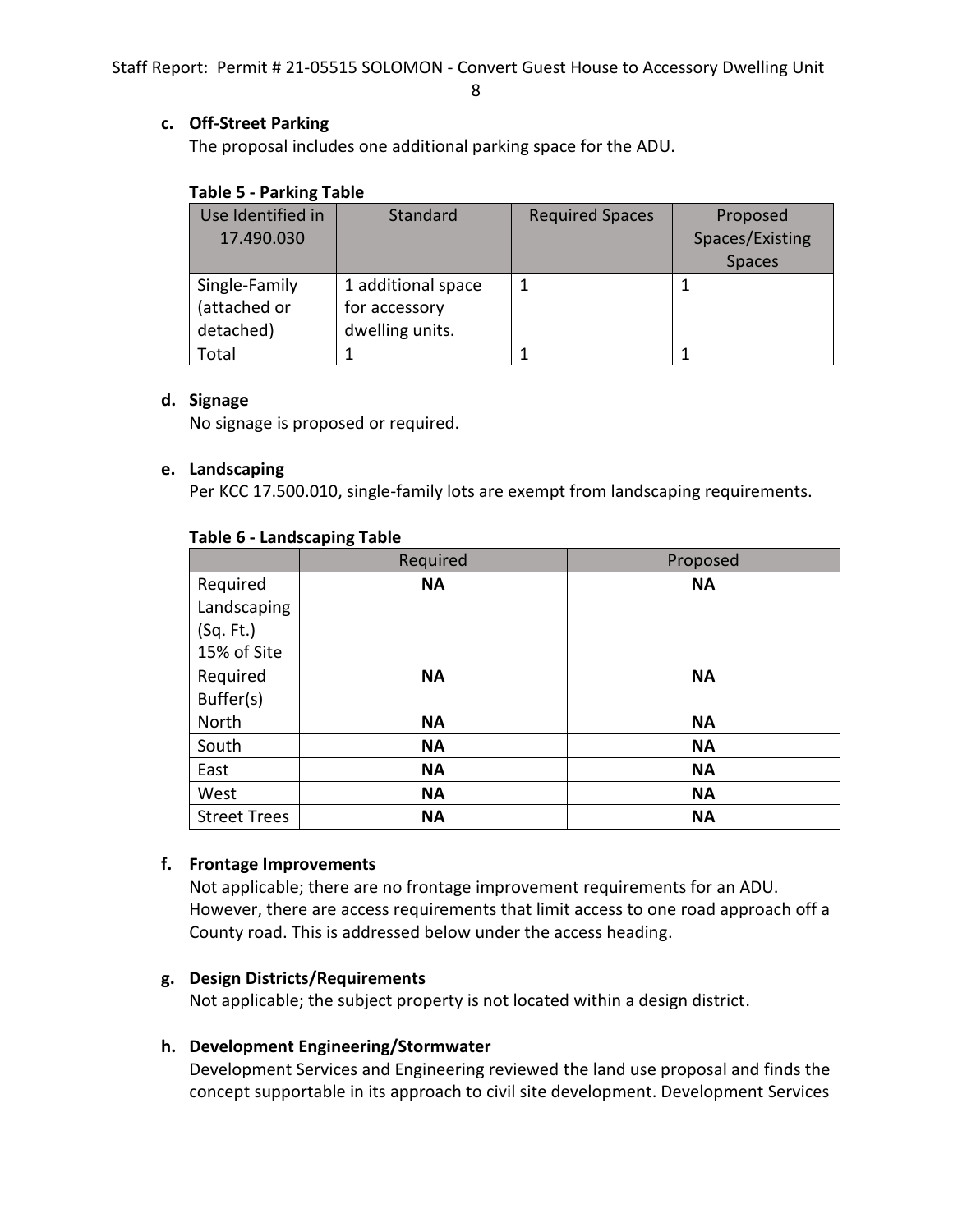and Engineering accepts the concepts contained in this preliminary submittal, with conditions (Section 13 of this report).

## **i. Environmental**

The request is for approval of a CUP to build an 890-square-foot ADU. There are no environmental concerns or conditions for this proposal. The Kitsap County Geographic Information System (GIS) indicates the presence of a fish bearing stream east of the project site. Construction on the project site is over 150 feet from the stream location as indicated by topography and drainage culverts (see Attachment C and Attachment D).

## **j. Access, Traffic and Roads**

Development Services and Engineering reviewed the proposal for compliance with traffic and road standards and recommended approval, with conditions (Section 13 of this report).

## **k. Fire Safety**

The Kitsap County Fire Marshall's Office reviewed and approved the proposal.

## **l. Solid Waste**

The proposed ADU will use the same solid waste services as the single-family residence.

#### **m. Water/Sewer**

The application includes an approved Building Site Application that shows approval for water and sewer from Kitsap County's Health Department (Exhibit 15). Potable water will be provided by a private well; sanitary sewage disposal shall be provided by an on-site septic system.

#### **n. Kitsap Public Health District**

Kitsap County Health District as reviewed and approved the proposal with no conditions.

#### **11. Review Authority**

The Hearing Examiner has review authority for this Conditional Use Permit application under KCC, Sections 17.550.020 and 21.04.100. The Hearing Examiner may approve, approve with conditions, or deny a Conditional Use Permit. The Hearing Examiner may also continue the hearing to allow for additional information necessary to make the proper decision. The powers of the Hearing Examiner are at KCC Chapter 2.10.

## **12. Findings**

1. The proposal is consistent with the Comprehensive Plan.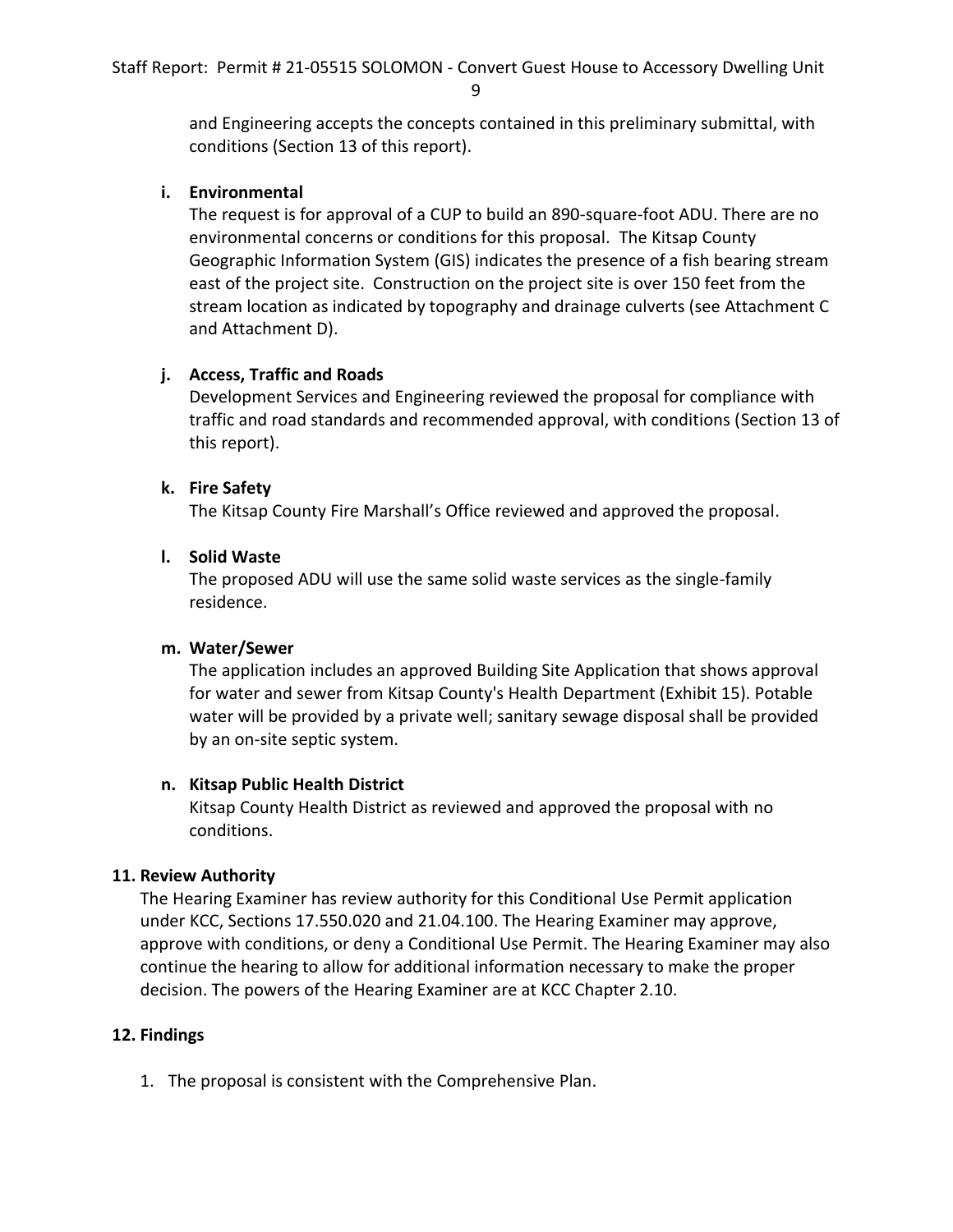- 2. The proposal complies or will comply with requirements of KCC Title 17 and complies with or will comply with all of the other applicable provisions of KCC and all other applicable regulations, including all applicable development standards and design guidelines, through the imposed conditions outlined in this report.
- 3. The proposal is not materially detrimental to existing or future uses or property in the immediate vicinity.
- 4. The proposal is compatible with and incorporates specific features, conditions, or revisions that ensure it responds appropriately to the existing character, appearance, quality or development, and physical characteristics of the subject property and the immediate vicinity.

#### **13. Recommendation**

Based upon the analysis above and the decision criteria found in KCC 17.550.030.A, the DCD recommends an **approval** of the CUP request to construct an 890 square foot ADU, subject to the following conditions:

Review the linked Hearing Examiner decision for conditions of approval. The Staff Report conditions below are only recommended conditions to the Hearing Examiner and may not be valid.

## **a. Planning/Zoning**

- 1. All required permits shall be obtained prior to commencement of land clearing, construction and/or occupancy.
- 2. The ADU is subject to the payment of impact fees. Impact fees must be paid at time of permit issuance, or if deferred, must be paid prior to final inspection. No certificate of occupancy will be granted until all impact fees are paid.
- 3. Any proposed modification (not including cosmetic work such as painting, papering and similar finish work), remodel or expansion of the ADU building, regardless of whether a building permit is required, shall be reviewed by the Department of Community Development and granted approval prior to such modification, expansion, construction and/or issuance of a building permit.
- 4. Only one ADU shall be permitted on the subject property.
- 5. The owner of the property must reside in either the primary residence or the ADU and only one of the structures may be rented at any one time.
- 6. The ADU habitable area shall not exceed 50% of the primary residence or 900 square feet, whichever is smaller. The proposed size of the ADU is 890 square feet (see exhibit 14).
- 7. The ADU shall be located within 150 feet of the primary residence.
- 8. The ADU shall be designed to maintain the appearance of the primary residence.
- 9. This permit shall comply with all Kitsap Public Health District regulations and conditions of approval.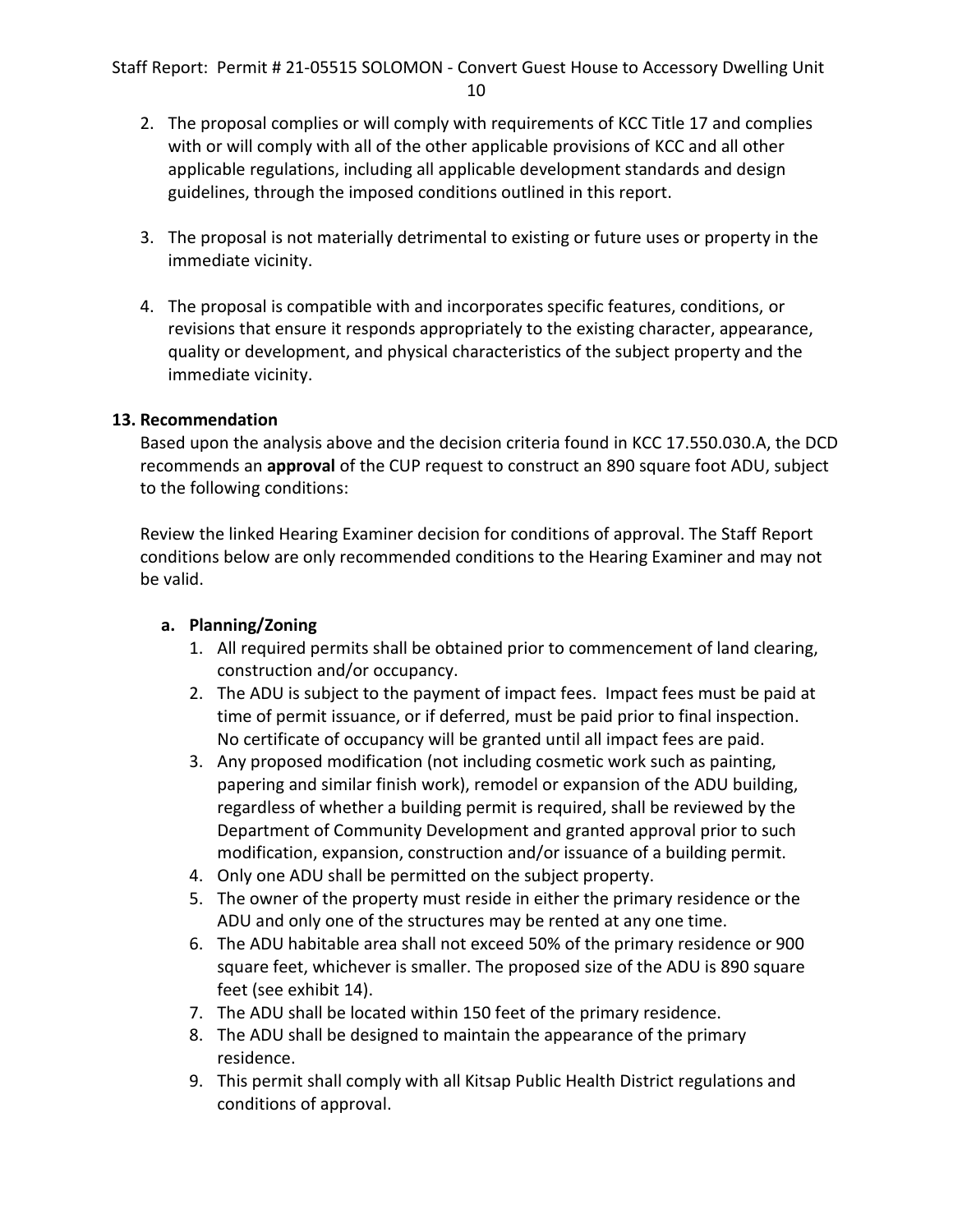- 10. No mobile home or recreational vehicle shall be allowed as an ADU.
- 11. The ADU shall use the same side street entrance as the primary residence and shall provide one additional off-street parking space.
- 12. An Accessory Living Quarters (ALQ) or Guest House (GH) is not permitted on the same lot unless the ADU is removed and the ALQ or GH complies with all requirements imposed by the KCC.
- 13. A property with a primary residence and an ADU cannot be segregated to create two separate legal lots unless it complies with all subdivision, zoning and density requirements in place at the time of a complete subdivision application.
- 14. The ADU cannot be sold separately from the primary residence unless it has legally been segregated onto its own lot.
- 15. Building permits submitted shall include construction plans and profiles for all roads, driveways, storm drainage facilities and appurtenances. No construction shall be started prior to said plan acceptance.
- 16. Stormwater quantity control, quality treatment, and erosion and sedimentation control shall be designed in accordance with Kitsap County Code Title 12 effective at the time the Conditional Use Permit application was deemed complete, October 28, 2021. If the development meets the thresholds for engineered drainage design, the submittal documents shall be prepared by a civil engineer licensed in the State of Washington. The fees and submittal requirements shall be in accordance with Kitsap County Ordinances in effect at the time of Building Permit Application.
- 17. If the project proposal is modified from that shown on the submitted site plan accepted for review October 21, 2021, Development Services and Engineering will require additional review and potentially new conditions.
- 18. At the time of building permit application submit an application for Concurrency Test (KCPW Form 1601) as required by Chapter 20.04.030, Transportation Concurrency of the Kitsap County Code. The KCPW 1601 form reserves road capacity for the project.
- 19. At the time of building permit application, submit plans for construction of the road approach between the edge of existing pavement and the right-of-way line at all intersections with county rights-of-way. Approaches shall be designed in accordance with the Kitsap County Road Standards as established in Chapter 11.22 of the Kitsap County Code. Existing approaches may need to be improved to meet current standards.
- 20. Any work within the County right-of-way shall require a Public Works permit and possibly a maintenance or performance bond. This application to perform work in the right-of-way shall be submitted as part of the building permit process. The need for and scope of bonding will be determined at that time.
- 21. The recipient of any CUP shall file a Notice of Land Use Binder with the county auditor prior to any of the following: initiation of any further site work, issuance of any development/construction permits by the county, or occupancy/use of the subject property or buildings thereon for the use or activity authorized. The Notice of Land Use Binder shall serve both as an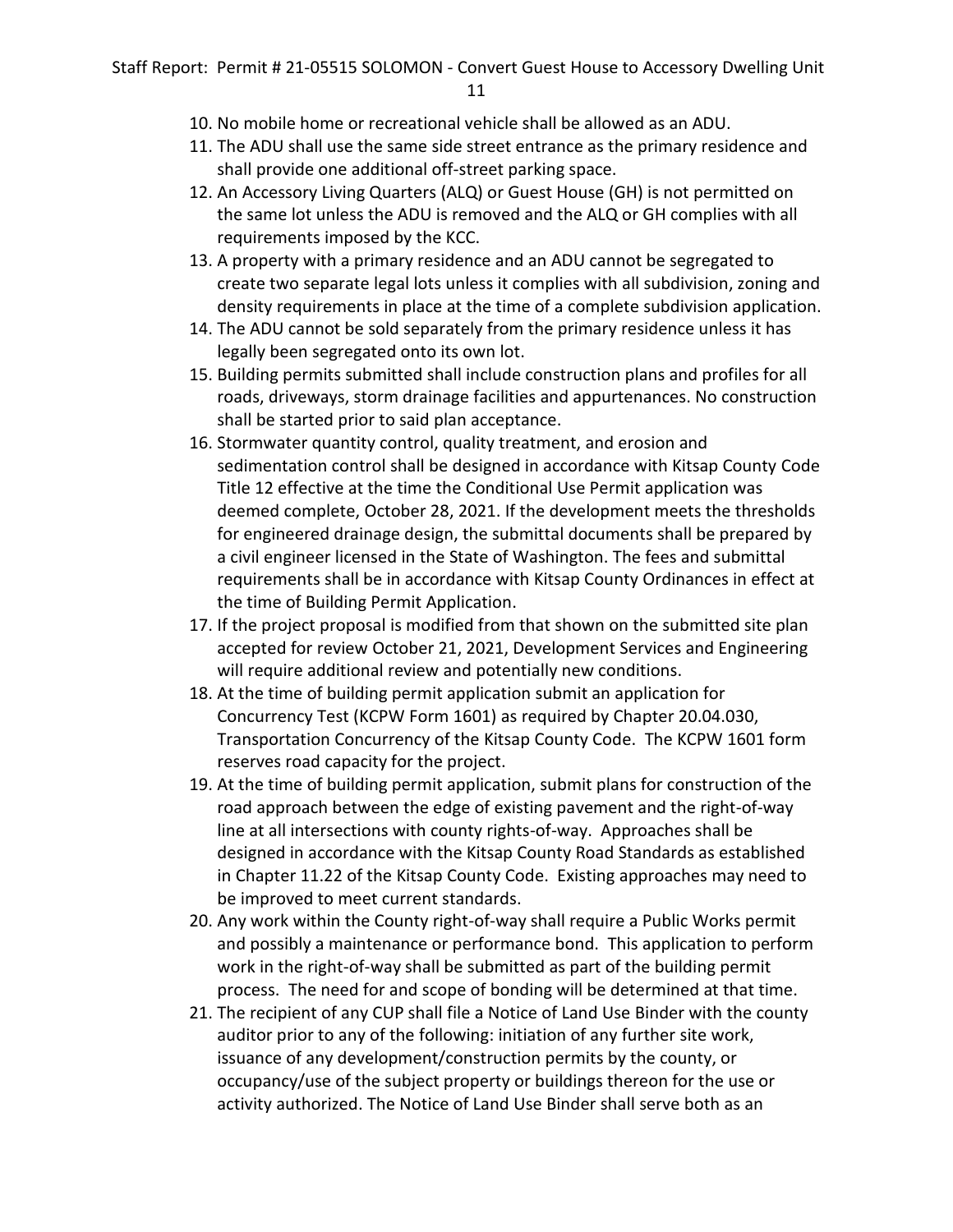acknowledgment of, and agreement to, abide by the terms and conditions of the CUP and as a notice to prospective purchasers of the existence of the permit. The Binder shall be prepared and recorded by the DCD at the applicant's expense.

- 22. The uses of the subject property are limited to the uses proposed by the applicant and any other uses will be subject to further review pursuant to the requirements of the Kitsap County Code (KCC). Unless in conflict with the conditions stated and/or any regulations, all terms and specifications of the application shall be binding conditions of approval. Approval of this project shall not, and is not, to be construed as approval for more extensive or other utilization of the subject property.
- 23. The authorization granted herein is subject to all applicable federal, state, and local laws, regulations, and ordinances. Compliance with such laws, regulations, and ordinances is a condition to the approvals granted and is a continuing requirement of such approvals. By accepting this/these approvals, the applicant represents that the development and activities allowed will comply with such laws, regulations, and ordinances. If, during the term of the approval granted, the development and activities permitted do not comply with such laws, regulations, or ordinances, the applicant agrees to promptly bring such development or activities into compliance.
- 24. The decision set forth herein is based upon representations made and exhibits contained in the project application (21-05515). Any change(s) or deviation(s) in such plans, proposals, or conditions of approval imposed shall be subject to further review and approval of the County and potentially the Hearing Examiner.
- 25. This Conditional Use Permit approval shall automatically become void if no development permit application is accepted as complete by the Department of Community Development within four years of the Notice of Decision date or the resolution of any appeals.
- 26. Any violation of the conditions of approval shall be grounds to initiate revocation of this Conditional Use Permit.

## **b. Fire Safety**

N/A.

- **c. Solid Waste** N/A.
- **d. Kitsap Public Health District**  N/A.

**Report prepared by:**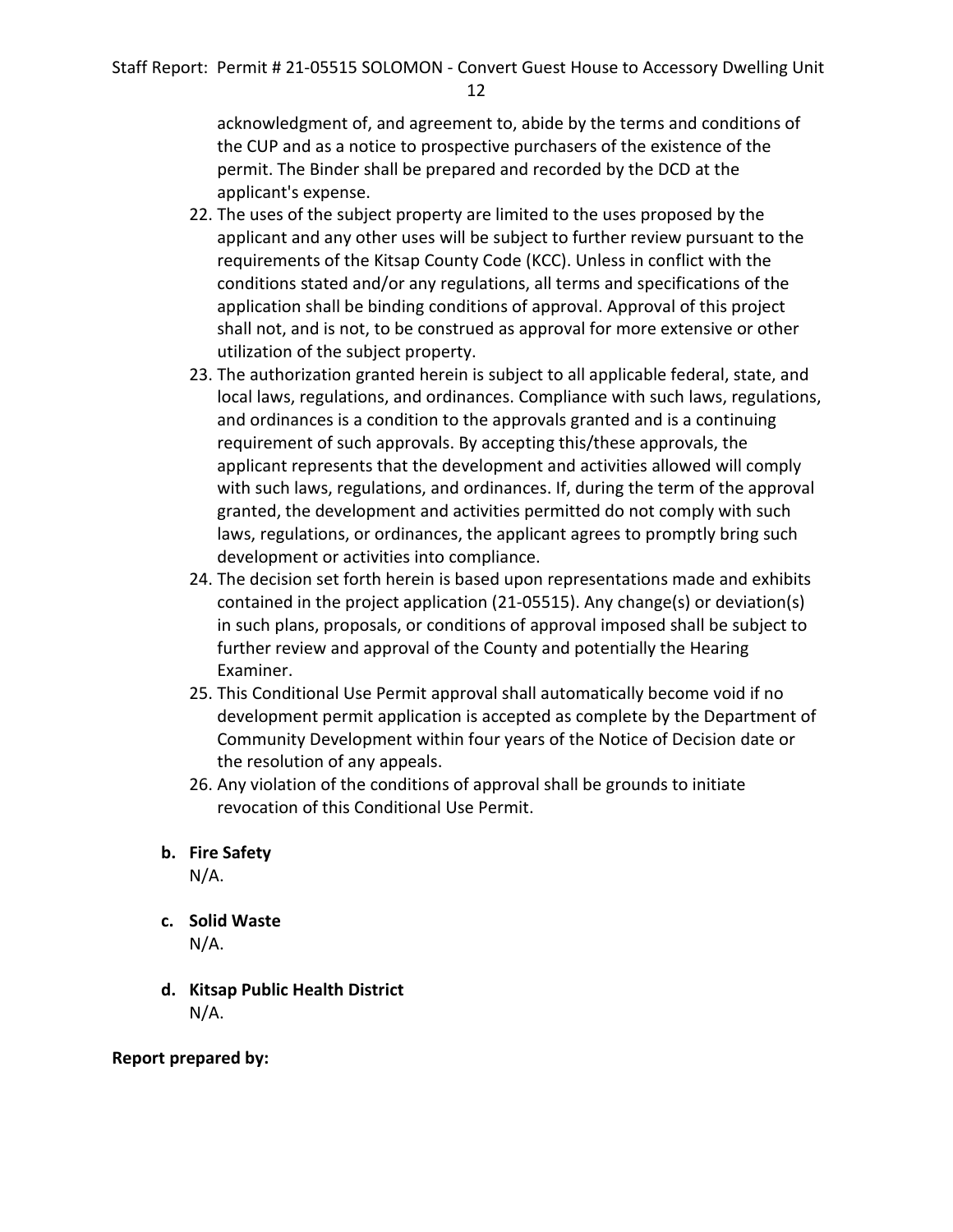Darren Gurnee, Staff Planner / Project Lead Date

\_\_\_\_\_\_\_\_\_\_\_\_\_\_\_\_\_\_\_\_\_\_\_\_\_\_\_\_\_\_\_\_\_\_\_\_\_\_\_\_\_\_\_\_\_\_\_\_\_ 5/18/2022

**Report approved by:**

Sort

Scott Diener, DSE Manager Date

\_\_\_\_\_\_\_\_\_\_\_\_\_\_\_\_\_\_\_\_\_\_\_\_\_\_\_\_\_\_\_\_\_\_\_\_\_\_\_\_\_\_\_\_\_\_\_\_\_\_ 5/18/2022

## **Attachments:**

Attachment A – Site Plan Attachment B – Kitsap County Zoning Map Attachment C – Kitsap County Critical Areas Map Attachment D – Kitsap County Utilities Map

CC: Applicant/Owner email Engineer or Project Representative email Interested Parties: Kitsap County Health District, MS-30 Kitsap County Public Works Dept., MS-26 DCD Staff Planner: Darren Gurnee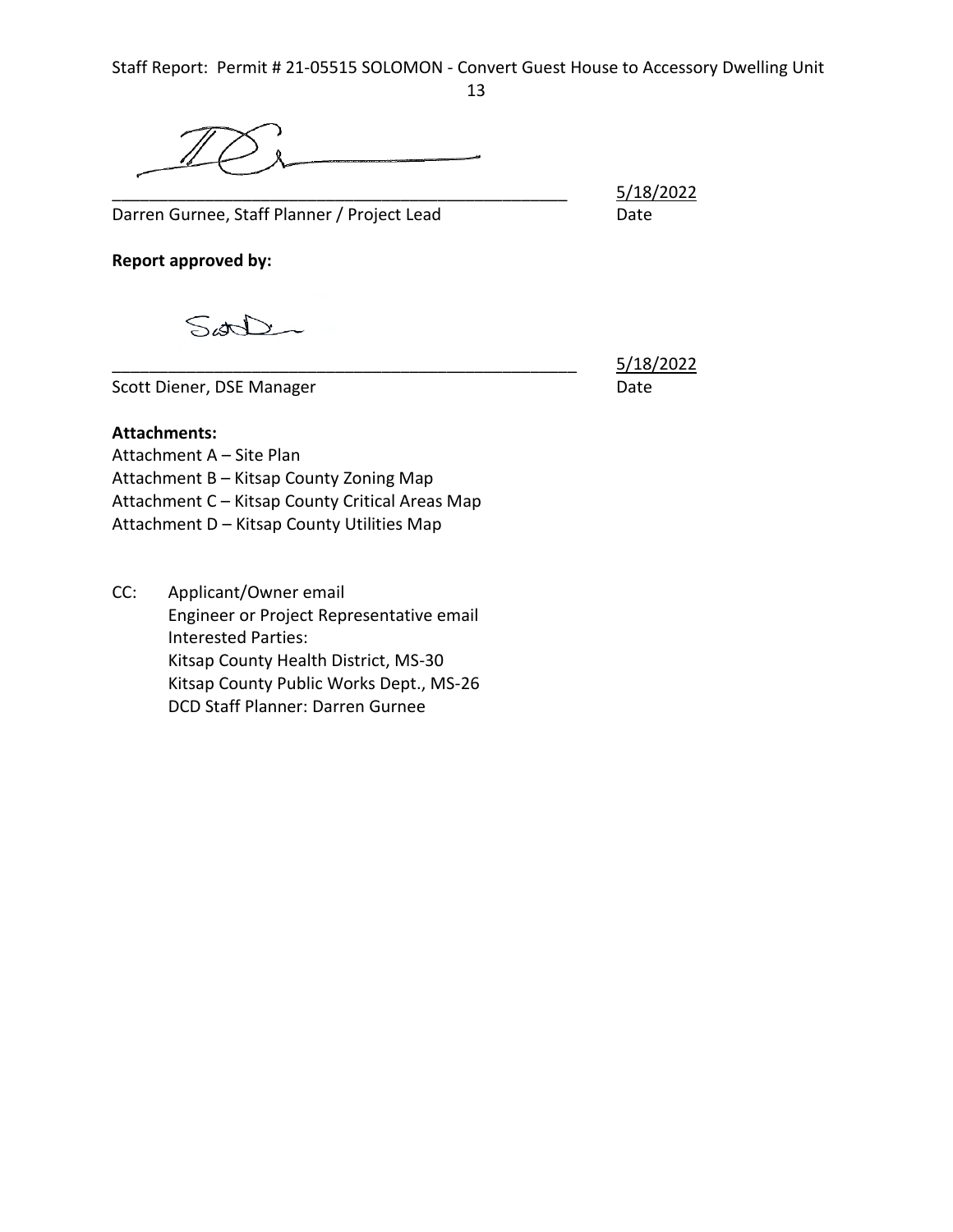## EXISTING DRAINFIÉLDS TO BE ABANDONED TO CODE USE SJE RHOMBUS PANEL MODEL TDW914H4D8AC21E<br>OR IFS11W114H4AD8AC17J AND FLOATS.  $\begin{array}{ll} & \texttt{PSD}(\texttt{PSDT}) \subseteq \texttt{O(AAEB, WOTE)} \texttt{=} & \texttt{supp} \\ & \texttt{supp}(\mathbf{A}, \mathbf{A}, \mathbf{A}, \mathbf{A}, \mathbf{A}, \mathbf{A}, \mathbf{A}, \mathbf{A}, \mathbf{A}, \mathbf{A}, \mathbf{A}, \mathbf{A}, \mathbf{A}, \mathbf{A}, \mathbf{A}, \mathbf{A}, \mathbf{A}, \mathbf{A}, \mathbf{A}, \mathbf{A}, \mathbf{A}, \mathbf{A}, \mathbf{A}, \mathbf{A}, \mathbf{A}, \mathbf{A}, \mathbf$  $371.21$ P.O. BOX 2954<br>SILVERDALE, NA ACME DESIGN pes. Ф RESERVE DRAINFIELD<br>FOR PDU & ADU  $\int\limits_{0.6}^{\infty}$ 1036.99 £ RV TO BE<br>USED AS CLQ PROPOSED J-0' EL ROPOSE £ OF EXI 财 i.  $m$ € APPROX<br>OF EXIST manda<br>148  $50.$ 112.08 SE WILLOCK RD  $2'$  EL **SE VILLOCK**  $\frac{1}{2}$ 30' EXISTING EASEMENT

## **Attachment A -** Site Plan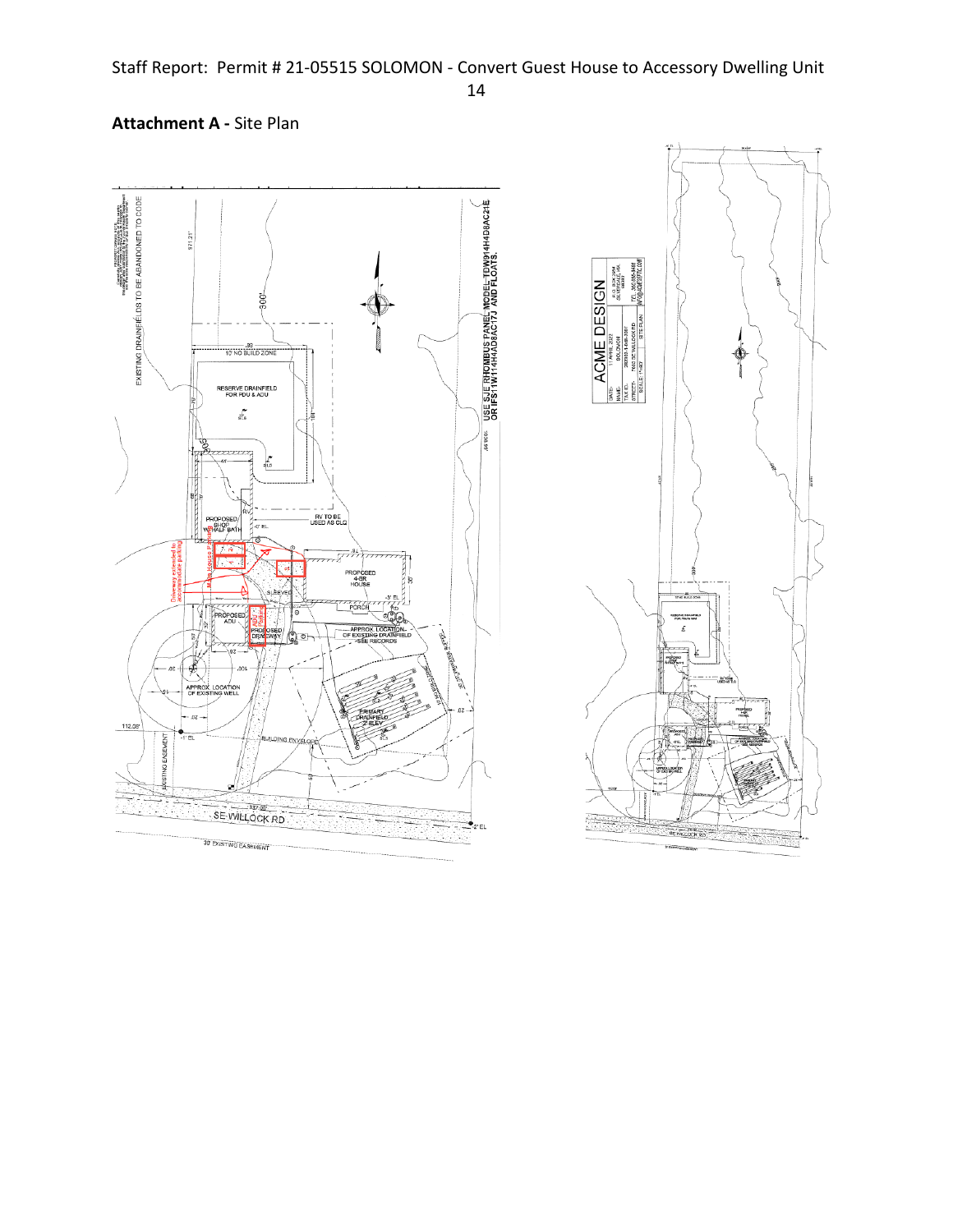15

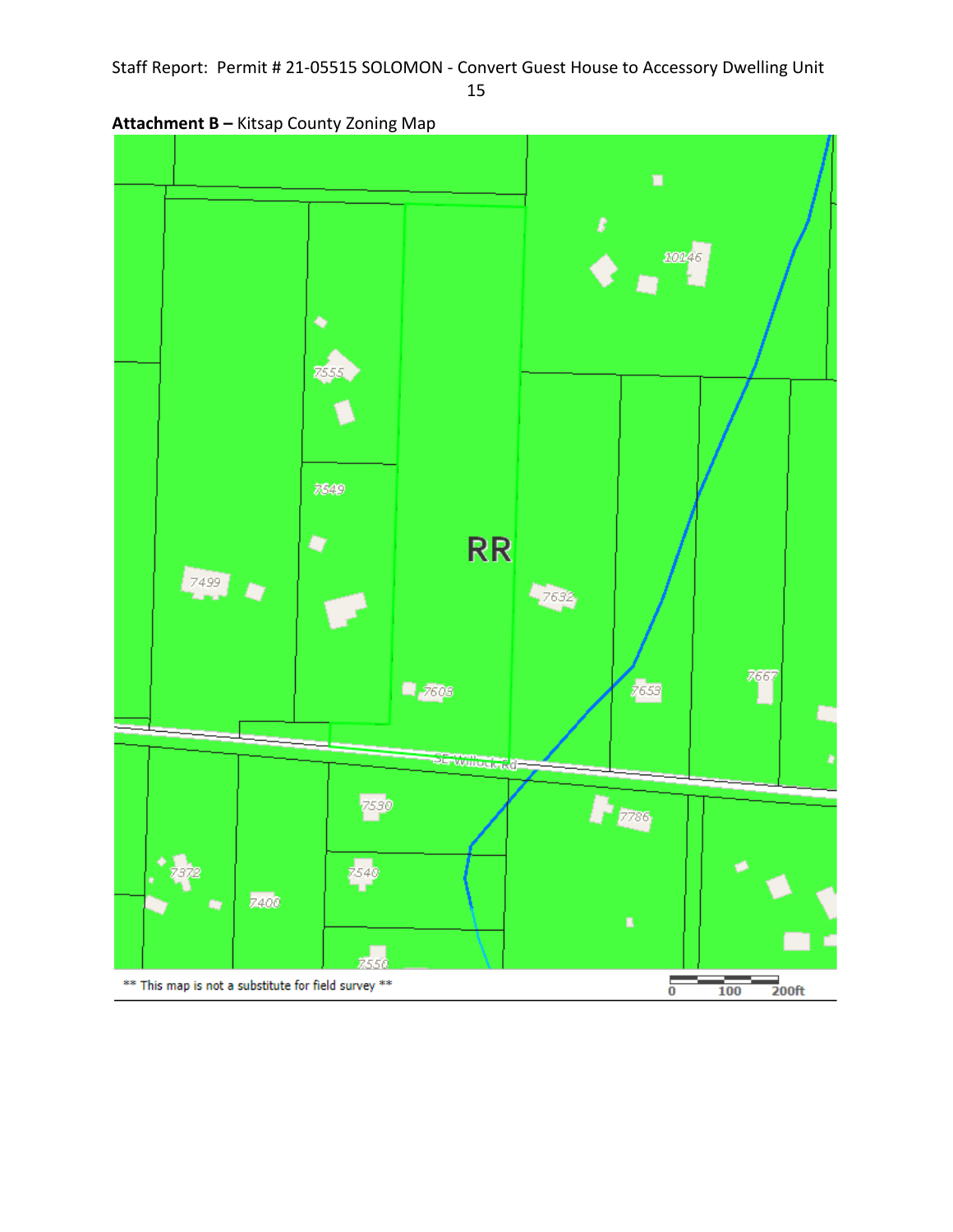